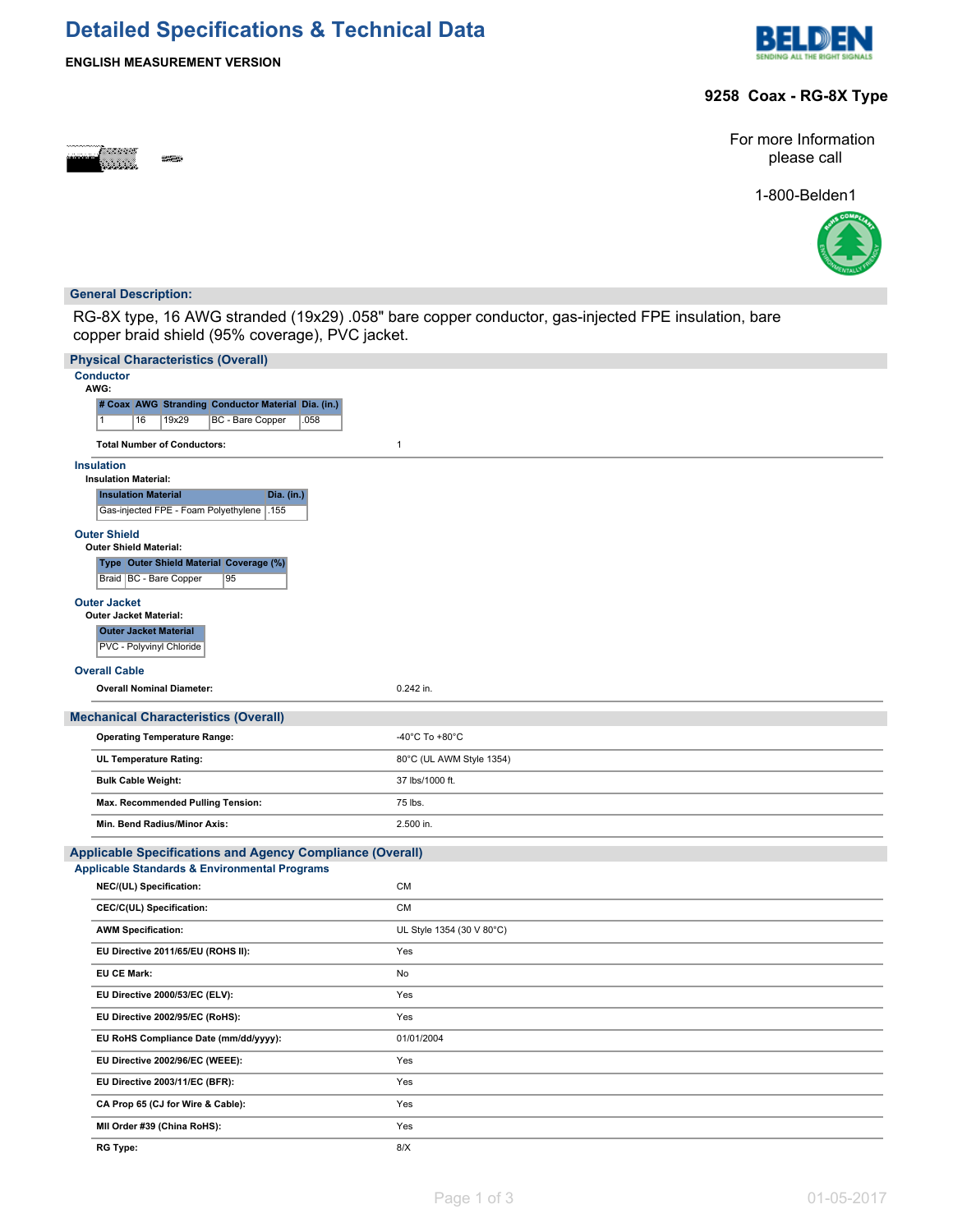# **Detailed Specifications & Technical Data**

#### **ENGLISH MEASUREMENT VERSION**



### **9258 Coax - RG-8X Type**

| <b>Flame Test</b>                                               |                   |              |                  |  |
|-----------------------------------------------------------------|-------------------|--------------|------------------|--|
| <b>UL Flame Test:</b>                                           | UL1685 UL Loading |              |                  |  |
| <b>Suitability</b>                                              |                   |              |                  |  |
| Suitability - Indoor:                                           | Yes               |              |                  |  |
| Suitability - Outdoor:                                          | Yes               |              |                  |  |
|                                                                 |                   |              |                  |  |
| Suitability - Aerial:                                           | Yes               |              |                  |  |
| <b>Plenum/Non-Plenum</b>                                        |                   |              |                  |  |
| Plenum (Y/N):                                                   | No                |              |                  |  |
| <b>Electrical Characteristics (Overall)</b>                     |                   |              |                  |  |
| Nom. Characteristic Impedance:                                  |                   |              |                  |  |
| Impedance (Ohm)<br>50                                           |                   |              |                  |  |
| Nom. Inductance:                                                |                   |              |                  |  |
| Inductance (µH/ft)                                              |                   |              |                  |  |
| .065                                                            |                   |              |                  |  |
| Nom. Capacitance Conductor to Shield:                           |                   |              |                  |  |
| Capacitance (pF/ft)                                             |                   |              |                  |  |
| 24.8                                                            |                   |              |                  |  |
| Nominal Velocity of Propagation:                                |                   |              |                  |  |
| <b>VP</b> (%)<br>82                                             |                   |              |                  |  |
| <b>Nominal Delay:</b>                                           |                   |              |                  |  |
| Delay (ns/ft)                                                   |                   |              |                  |  |
| 1.2                                                             |                   |              |                  |  |
| Nom. Conductor DC Resistance:                                   |                   |              |                  |  |
| DCR @ 20°C (Ohm/1000 ft)                                        |                   |              |                  |  |
| 4.3                                                             |                   |              |                  |  |
| Nominal Outer Shield DC Resistance:<br>DCR @ 20°C (Ohm/1000 ft) |                   |              |                  |  |
| 3.3                                                             |                   |              |                  |  |
| Nom. Attenuation:                                               |                   |              |                  |  |
| Freq. (MHz) Attenuation (dB/100 ft.)                            |                   |              |                  |  |
| $\overline{.3}$<br>$\mathbf{1}$                                 |                   |              |                  |  |
| 10<br>.9<br>50<br>2.1                                           |                   |              |                  |  |
| 100<br>3.1                                                      |                   |              |                  |  |
| 200<br>4.5                                                      |                   |              |                  |  |
| 400<br>6.6                                                      |                   |              |                  |  |
| 700<br>9.1<br>900<br>10.7                                       |                   |              |                  |  |
| 1000<br>11.2                                                    |                   |              |                  |  |
| Max. Power Rating:                                              |                   |              |                  |  |
| Freq. (MHz) Rating (W)                                          |                   |              |                  |  |
| 10<br>1000                                                      |                   |              |                  |  |
| 50<br>370<br>100<br>250                                         |                   |              |                  |  |
| 200<br>190                                                      |                   |              |                  |  |
| 400<br>110                                                      |                   |              |                  |  |
| 700<br>$\overline{75}$                                          |                   |              |                  |  |
| 1000<br>60                                                      |                   |              |                  |  |
| Max. Operating Voltage - UL:<br>Voltage                         |                   |              |                  |  |
| 300 V RMS                                                       |                   |              |                  |  |
|                                                                 |                   |              |                  |  |
| <b>Put Ups and Colors:</b>                                      |                   |              |                  |  |
| Item#<br><b>Ship Weight</b><br><b>Putup</b>                     | Color             | <b>Notes</b> | <b>Item Desc</b> |  |

| ∐tem #        | Putup    | <b>Ship Weight</b> | Color        | Notes | <b>Item Desc</b>       |
|---------------|----------|--------------------|--------------|-------|------------------------|
| 9258 0091000  | 1.000 FT | 40.000 LB          | <b>WHITE</b> |       | <b>RG-8X TYPE COAX</b> |
| 9258 010U1000 | 1.000 FT | 39.000 LB          | <b>BLACK</b> |       | <b>RG-8X TYPE COAX</b> |
| 9258 010U500  | 500 FT   | 20,000 LB          | <b>BLACK</b> |       | <b>RG-8X TYPE COAX</b> |
| 9258 0101000  | 1.000 FT | 40.000 LB          | <b>BLACK</b> |       | <b>RG-8X TYPE COAX</b> |